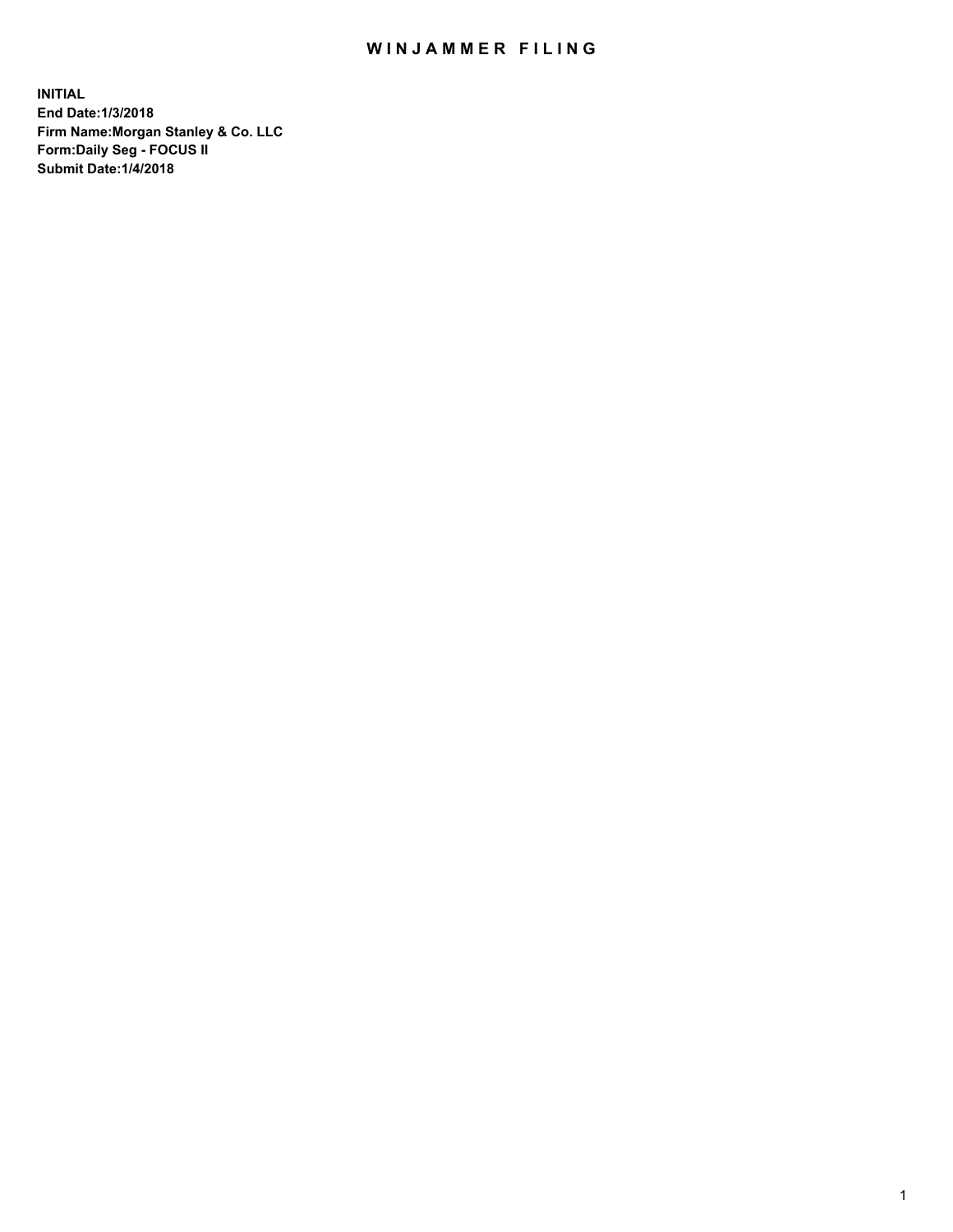## **INITIAL End Date:1/3/2018 Firm Name:Morgan Stanley & Co. LLC Form:Daily Seg - FOCUS II Submit Date:1/4/2018 Daily Segregation - Cover Page**

| Name of Company<br><b>Contact Name</b><br><b>Contact Phone Number</b><br><b>Contact Email Address</b>                                                                                                                                                                                                                          | Morgan Stanley & Co. LLC<br>Ikram Shah<br>212-276-0963<br>lkram.shah@morganstanley.com |
|--------------------------------------------------------------------------------------------------------------------------------------------------------------------------------------------------------------------------------------------------------------------------------------------------------------------------------|----------------------------------------------------------------------------------------|
| FCM's Customer Segregated Funds Residual Interest Target (choose one):<br>a. Minimum dollar amount: ; or<br>b. Minimum percentage of customer segregated funds required:%; or<br>c. Dollar amount range between: and; or<br>d. Percentage range of customer segregated funds required between: % and %.                        | 285,000,000<br>0 <sub>0</sub><br>00                                                    |
| FCM's Customer Secured Amount Funds Residual Interest Target (choose one):<br>a. Minimum dollar amount: ; or<br>b. Minimum percentage of customer secured funds required:%; or<br>c. Dollar amount range between: and; or<br>d. Percentage range of customer secured funds required between:% and%.                            | 140,000,000<br>0 <sub>0</sub><br>0 <sub>0</sub>                                        |
| FCM's Cleared Swaps Customer Collateral Residual Interest Target (choose one):<br>a. Minimum dollar amount: ; or<br>b. Minimum percentage of cleared swaps customer collateral required:% ; or<br>c. Dollar amount range between: and; or<br>d. Percentage range of cleared swaps customer collateral required between:% and%. | 92,000,000<br>0 <sub>0</sub><br>0 <sub>0</sub>                                         |

Attach supporting documents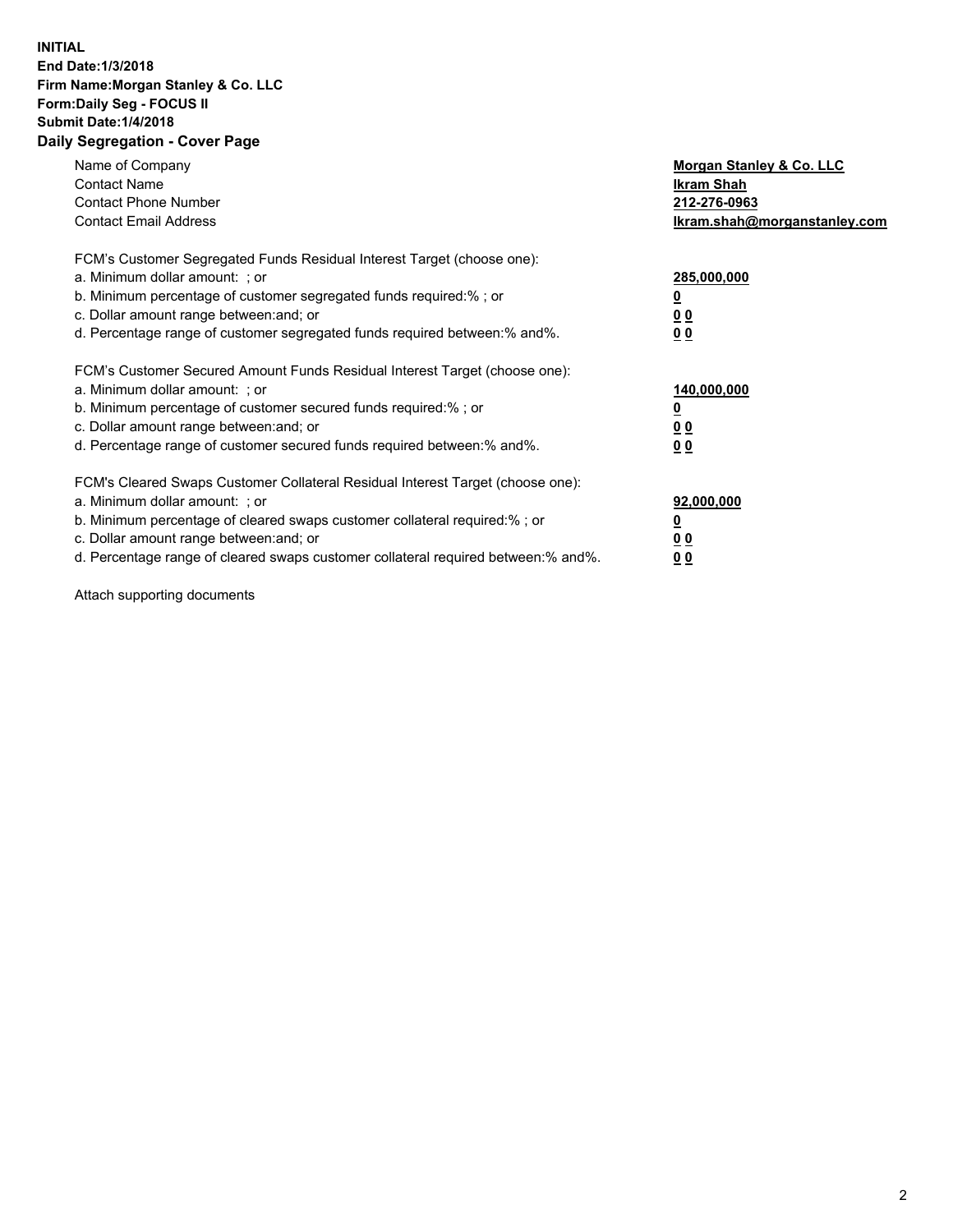## **INITIAL End Date:1/3/2018 Firm Name:Morgan Stanley & Co. LLC Form:Daily Seg - FOCUS II Submit Date:1/4/2018 Daily Segregation - Secured Amounts**

Foreign Futures and Foreign Options Secured Amounts Amount required to be set aside pursuant to law, rule or regulation of a foreign government or a rule of a self-regulatory organization authorized thereunder **0** [7305] 1. Net ledger balance - Foreign Futures and Foreign Option Trading - All Customers A. Cash **3,042,967,339** [7315] B. Securities (at market) **1,673,170,373** [7317] 2. Net unrealized profit (loss) in open futures contracts traded on a foreign board of trade **529,786,502** [7325] 3. Exchange traded options a. Market value of open option contracts purchased on a foreign board of trade **9,154,297** [7335] b. Market value of open contracts granted (sold) on a foreign board of trade **-9,789,160** [7337] 4. Net equity (deficit) (add lines 1. 2. and 3.) **5,245,289,351** [7345] 5. Account liquidating to a deficit and account with a debit balances - gross amount **10,228,814** [7351] Less: amount offset by customer owned securities **-9,990,262** [7352] **238,552** [7354] 6. Amount required to be set aside as the secured amount - Net Liquidating Equity Method (add lines 4 and 5) 7. Greater of amount required to be set aside pursuant to foreign jurisdiction (above) or line 6. FUNDS DEPOSITED IN SEPARATE REGULATION 30.7 ACCOUNTS 1. Cash in banks A. Banks located in the United States **351,178,599** [7500] B. Other banks qualified under Regulation 30.7 **808,070,005** [7520] **1,159,248,604** [7530] 2. Securities A. In safekeeping with banks located in the United States **329,029,191** [7540] B. In safekeeping with other banks qualified under Regulation 30.7 **0** [7560] **329,029,191** [7570] 3. Equities with registered futures commission merchants A. Cash **7,465,279** [7580] B. Securities **0** [7590] C. Unrealized gain (loss) on open futures contracts **619,360** [7600] D. Value of long option contracts **0** [7610] E. Value of short option contracts **0** [7615] **8,084,639** [7620] 4. Amounts held by clearing organizations of foreign boards of trade A. Cash **0** [7640] B. Securities **0** [7650] C. Amount due to (from) clearing organization - daily variation **0** [7660] D. Value of long option contracts **0** [7670] E. Value of short option contracts **0** [7675] **0** [7680] 5. Amounts held by members of foreign boards of trade A. Cash **2,067,369,654** [7700] B. Securities **1,344,141,181** [7710] C. Unrealized gain (loss) on open futures contracts **529,167,142** [7720] D. Value of long option contracts **9,154,297** [7730] E. Value of short option contracts **-9,789,160** [7735] **3,940,043,114**

- 
- 6. Amounts with other depositories designated by a foreign board of trade **0** [7760]
- 7. Segregated funds on hand **0** [7765]
- 8. Total funds in separate section 30.7 accounts **5,436,405,548** [7770]
- 9. Excess (deficiency) Set Aside for Secured Amount (subtract line 7 Secured Statement Page 1 from Line 8)
- 10. Management Target Amount for Excess funds in separate section 30.7 accounts **140,000,000** [7780]
- 11. Excess (deficiency) funds in separate 30.7 accounts over (under) Management Target **50,877,645** [7785]

**5,245,527,903** [7355]

## **5,245,527,903** [7360]

[7740] **190,877,645** [7380]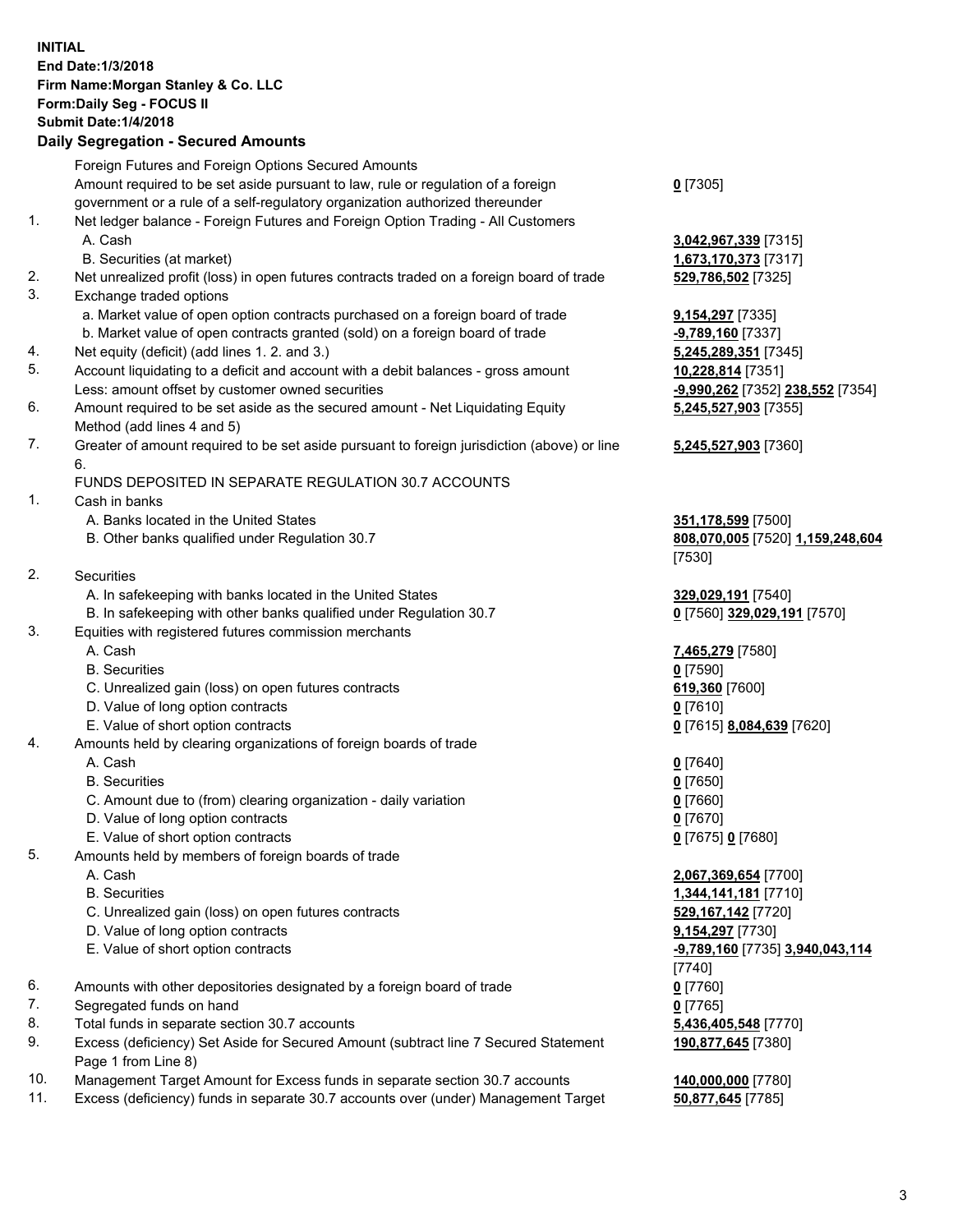**INITIAL End Date:1/3/2018 Firm Name:Morgan Stanley & Co. LLC Form:Daily Seg - FOCUS II Submit Date:1/4/2018 Daily Segregation - Segregation Statement** SEGREGATION REQUIREMENTS(Section 4d(2) of the CEAct) 1. Net ledger balance A. Cash **8,193,823,206** [7010] B. Securities (at market) **4,683,416,688** [7020] 2. Net unrealized profit (loss) in open futures contracts traded on a contract market **1,441,544,387** [7030] 3. Exchange traded options A. Add market value of open option contracts purchased on a contract market **300,552,319** [7032] B. Deduct market value of open option contracts granted (sold) on a contract market **-418,484,297** [7033] 4. Net equity (deficit) (add lines 1, 2 and 3) **14,200,852,303** [7040] 5. Accounts liquidating to a deficit and accounts with debit balances - gross amount **193,510,308** [7045] Less: amount offset by customer securities **-132,841,181** [7047] **60,669,127** [7050] 6. Amount required to be segregated (add lines 4 and 5) **14,261,521,430** [7060] FUNDS IN SEGREGATED ACCOUNTS 7. Deposited in segregated funds bank accounts A. Cash **4,346,759,580** [7070] B. Securities representing investments of customers' funds (at market) **0** [7080] C. Securities held for particular customers or option customers in lieu of cash (at market) **1,121,656,618** [7090] 8. Margins on deposit with derivatives clearing organizations of contract markets A. Cash **5,530,989,175** [7100] B. Securities representing investments of customers' funds (at market) **0** [7110] C. Securities held for particular customers or option customers in lieu of cash (at market) **3,561,760,070** [7120] 9. Net settlement from (to) derivatives clearing organizations of contract markets **147,616,128** [7130] 10. Exchange traded options A. Value of open long option contracts **300,552,319** [7132] B. Value of open short option contracts **-418,484,297** [7133] 11. Net equities with other FCMs A. Net liquidating equity **6,146,735** [7140] B. Securities representing investments of customers' funds (at market) **0** [7160] C. Securities held for particular customers or option customers in lieu of cash (at market) **0** [7170] 12. Segregated funds on hand **0** [7150] 13. Total amount in segregation (add lines 7 through 12) **14,596,996,328** [7180] 14. Excess (deficiency) funds in segregation (subtract line 6 from line 13) **335,474,898** [7190]

- 15. Management Target Amount for Excess funds in segregation **285,000,000** [7194]
- 16. Excess (deficiency) funds in segregation over (under) Management Target Amount Excess

**50,474,898** [7198]